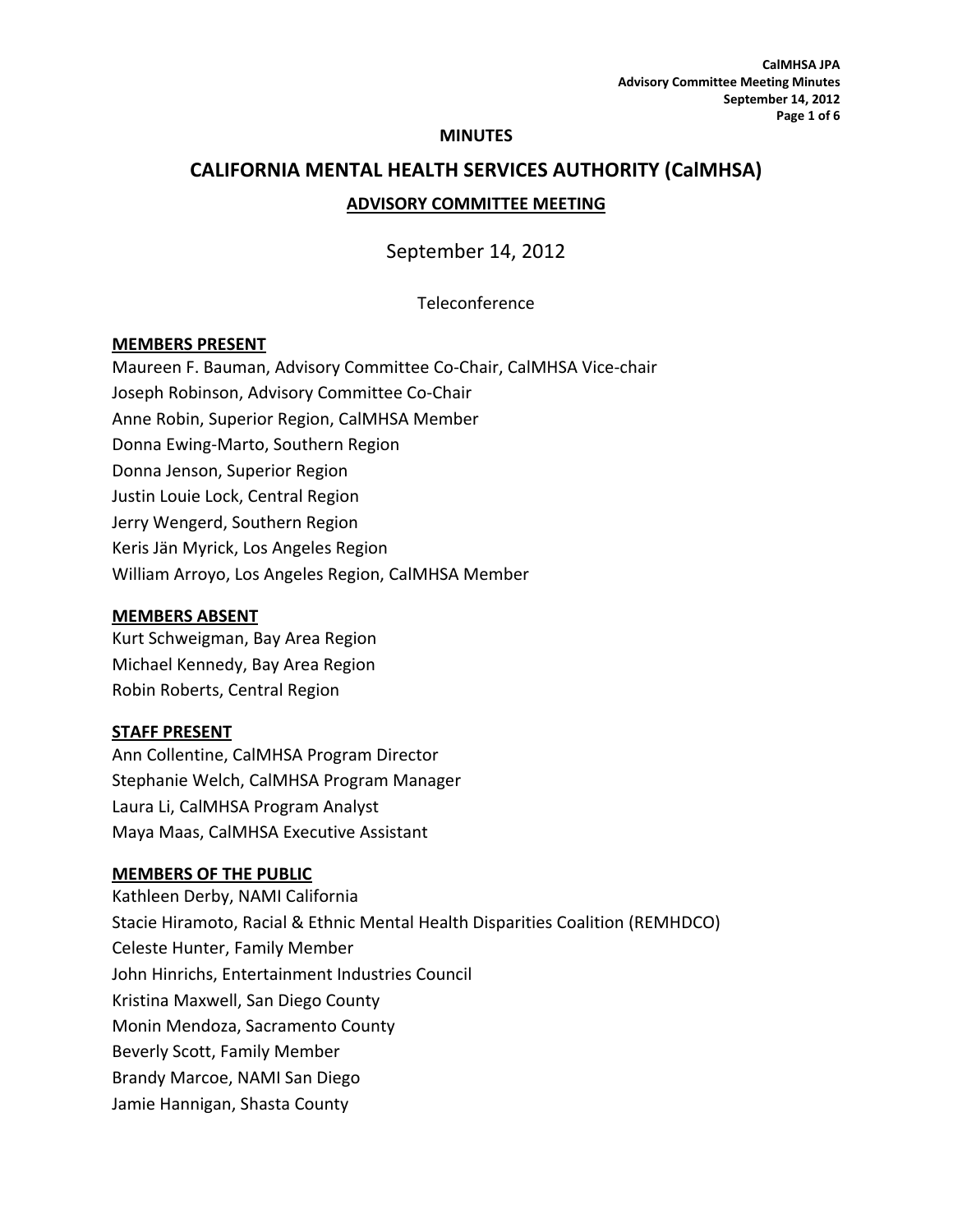# **1. Call to Order**

Co‐Chair Maureen Bauman called the meeting to order at 1:00 p.m.

# **2. Roll Call and Public Comment Instructions**

Co‐Chair Bauman called on Laura Li, CalMHSA Program Analyst, to take roll and established a quorum. Once a quorum was established, Co‐Chair Bauman asked for any introductions from those at the public meeting sites or participating via phone.

Ms. Li provided an overview of the public comment instructions.

# **3. Approval of the Agenda as Posted (or Amended)**

Hearing no comments on the agenda as posted, Co‐Chair Bauman entertained a motion for approval of the agenda.

*Action: Approval of the agenda as posted.*

*Motion: Anne Robin, Superior Region*

*Second: Jerry Wengerd, Southern Region* 

# *Motion approved unanimously.*

# **4. Consent Calendar**

Co‐Chair Bauman asked if anyone wanted to pull an item from the consent calendar. Hearing none, she entertained a motion for approval of the consent calendar.

| Action: | Approval of the meeting minutes from the July 12, 2012 Advisory |  |  |  |  |  |
|---------|-----------------------------------------------------------------|--|--|--|--|--|
|         | <b>Committee Meeting.</b>                                       |  |  |  |  |  |

| <b>Motion:</b> | <b>William Arroyo, Los Angeles Region</b> |
|----------------|-------------------------------------------|
| Second:        | <b>Anne Robin, Superior Region</b>        |

*Motion approved unanimously.*

# **5. New Committee Members**

Co‐Chair Bauman introduced the next item, consideration of new members of the Advisory Committee. One Mental Health Director from the CalMHSA Board of Directors and one stakeholder are being recommended to fill the mental health director vacancy and the stakeholder vacancy on the Advisory Committee. The Mono County Mental Health Director Robin Roberts has volunteered to fill the Central Region vacancy. The stakeholder being considered to represent the Bay Area Region is Kurt Schweigman who is a project manager at the Native American Health Center in Oakland.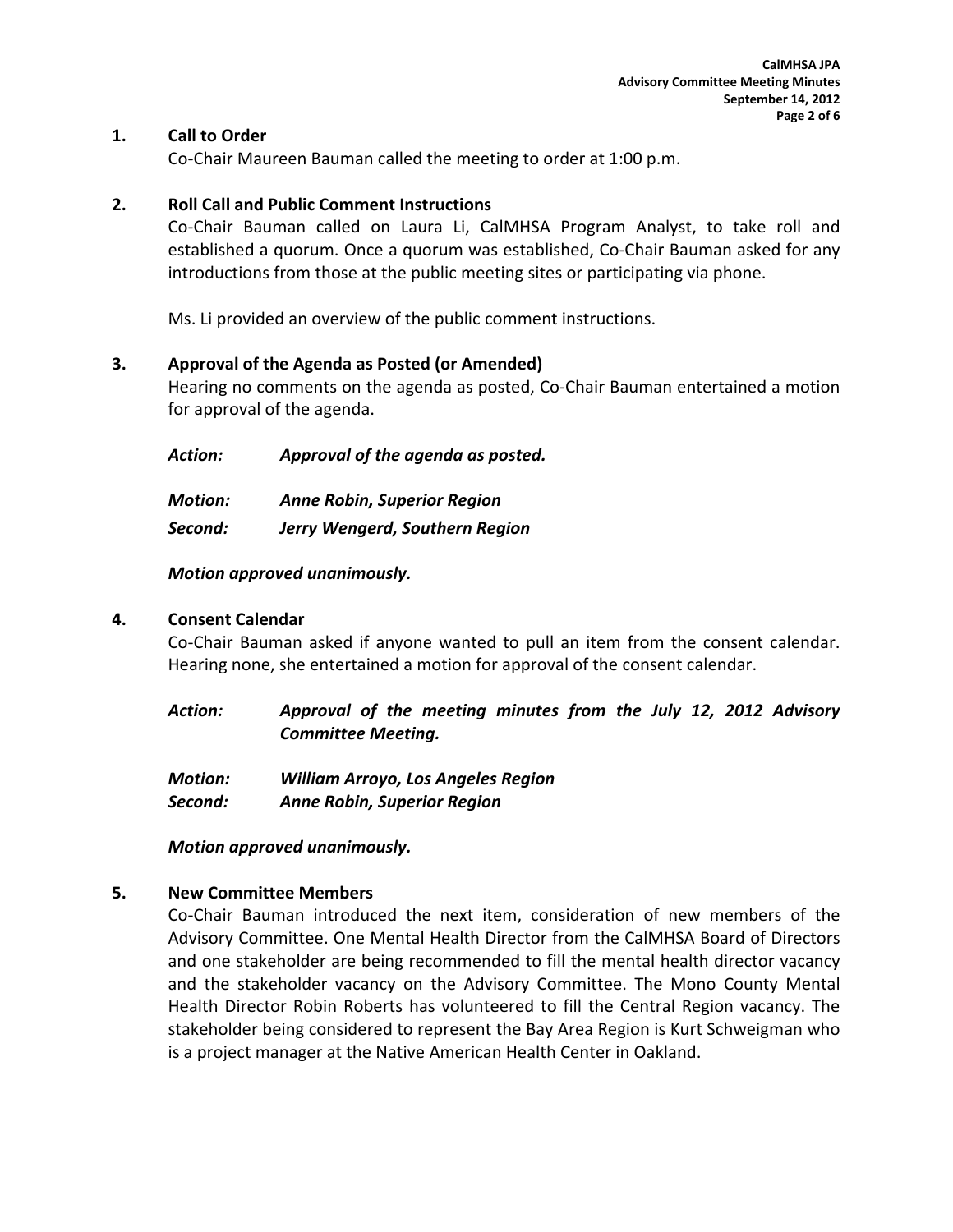# *Action: Approval of the individuals slated for the Central Region CalMHSA Board member seat and the vacant stakeholder seat.*

# *Motion: William Arroyo, Los Angeles Region Second: Jerry Wengerd, Southern Region*

| Maureen Bauman  | Ave    | William Arroyo    | Ave |
|-----------------|--------|-------------------|-----|
| Joseph Robinson | Ave    | Donna Jensen      | Ave |
| Anne Robin      | Ave    | Justin Louie Lock | Ave |
| Jerry Wengerd   | Ave    | Donna Ewing Marto | Ave |
| Michael Kennedy | Absent | Keris Jan Myrick  | Ave |

# *Motion approved unanimously.*

*Public comment was heard from the following individual(s): None*

# **6. Consortium RFSQ and RFSQ Review Tool Approval**

Co‐Chair Bauman called on Stephanie Welch, CalMHSA Program Manager, to give a short presentation about the SDR Consortium Request for Statement of Qualifications (RFSQ) and the review tool to be used for selecting an organization for recommendation to the board. Staff is seeking assistance from the Advisory Committee with the review process as well as approval of the review tool. In August, the Board of Directors approved the use of an RFSQ to solicit an organization to oversee the consortium and the participation of consortium members, without conflict of interest, in the RFSQ review process. Ms. Welch gave an overview of the review tool, which was developed with feedback from consortium members. The administrative review will be done by CiMH (e.g., reference checks, adherence to RFSQ direction).

The review process has a swift timeline of two and a half weeks in order to bring a recommendation to the board on October 11, 2012. Volunteers are being requested to participate on the review panel consisting of six diverse members—three from the SDR Consortium, one CiMH staff member with organization capacity building expertise and two Advisory Committee members (one director and one stakeholder).

Jerry Wengerd, Southern Region, asked about the five (5) year track record and how that would be judged. Ms. Welch explained that this is where the CiMH staff member would be able to provide assistance in the review process. In the case of a newer organization the review panel would look at who their fiscal agent is and may be incubated by a robust organization with a longer track record. The panel will take those facts into consideration.

# *Action: Approval of SDR Consortium RFSQ of Review Tool.*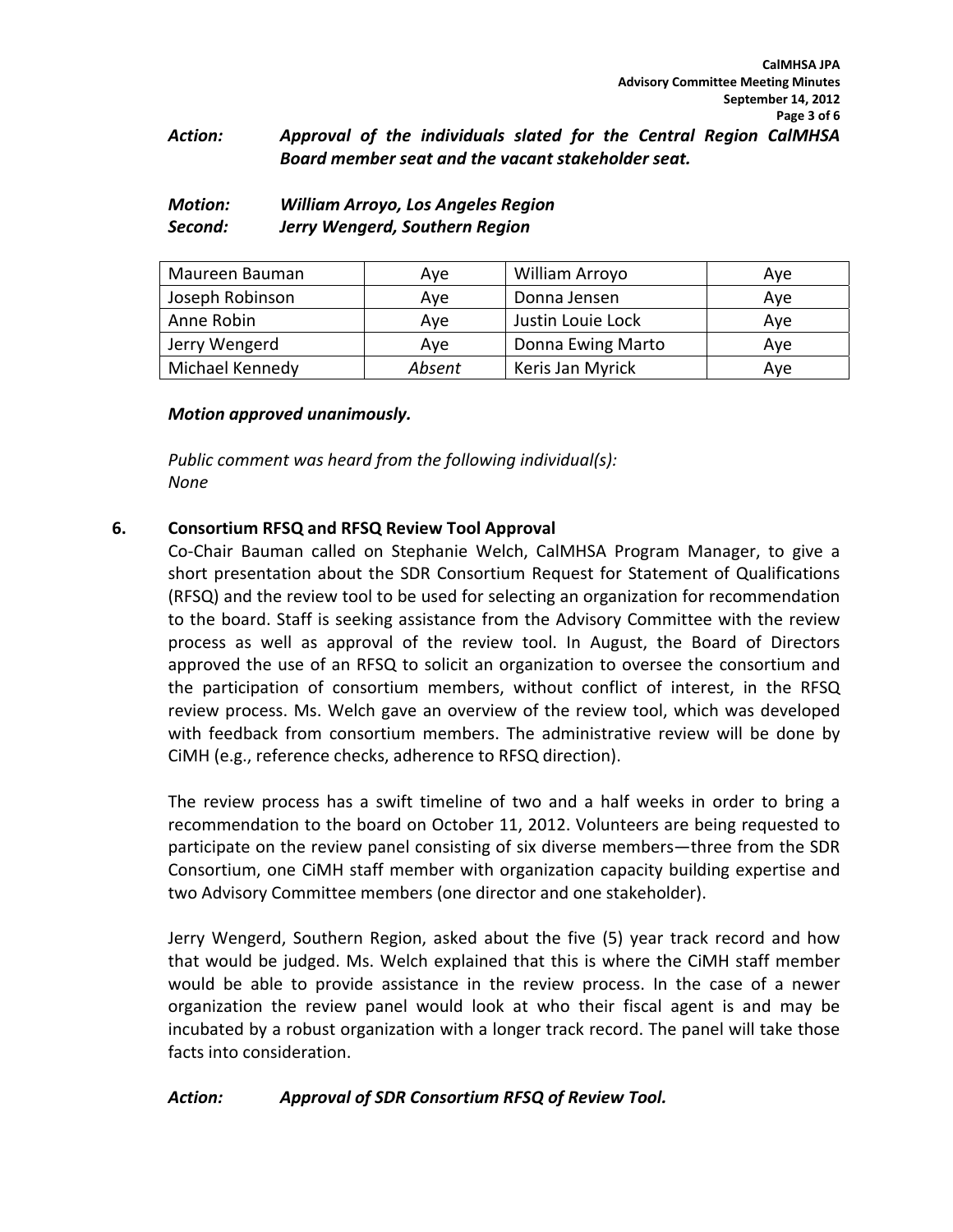| <b>Motion:</b> | <b>William Arroyo, Los Angeles Region</b> |
|----------------|-------------------------------------------|
| Second:        | <b>Anne Robin, Superior Region</b>        |

| Maureen Bauman       | Ave                 | William Arroyo    | Aye     |
|----------------------|---------------------|-------------------|---------|
| Joseph Robinson      | Donna Jensen<br>Aye |                   | Aye     |
| Anne Robin           | Aye                 | Justin Louie Lock | Aye     |
| Jerry Wengerd        | Ave                 | Donna Ewing Marto | Ave     |
| Michael Kennedy      | Absent              | Keris Jan Myrick  | Abstain |
| <b>Robin Roberts</b> | Absent              | Kurt Schweigman   | Absent  |

## *Motion approved unanimously.*

*Public comment was heard from the following individual(s): Stacie Hiramoto, Racial & Ethnic Mental Health Disparities Coalition (REMHDCO)*

Co‐Chair Bauman then asked for volunteers from the Advisory Committee. Following discussion, Anne Robin, Superior Region, and Justin Louie Lock will be participating on the review panel.

# **7. CalMHSA Plan Update – Review Tool Feedback**

Co‐Chair Bauman called on Ann Collentine, CalMHSA Program Director, for presentation on the Plan Update review tool. The Plan Update was adopted by the Advisory Committee in July and was approved by the Board of Directors and the Mental Health Services Oversight and Accountability Commission in August. Staff is seeking input from the Advisory Committee on the plan review tool, feedback regarding weighting principles within the review tool and direction as to who should make up the review panel. The goal is to strengthen and enhance existing Statewide Prevention and Early Intervention (PEI) programs so only proposals from current Program Partners are being considered. Three (3) CalMHSA program staff will participate on the review panel along with a CiMH staff member who is a cultural competency expert. The CalMHSA Finance Director will do an administrative review as well.

Following Advisory Committee discussion, staff was formally directed to seek the participation of three additional panelists (one member of board at large, one board member who sits on the Advisory Committee and one stakeholder).

*Action: Approval of adding three (3) reviewers to the Plan Update Review Panel—one Advisory Committee/Board member, one board member‐at‐ large and one stakeholder.*

*Motion: William Arroyo, Los Angeles Region Second: Anne Robin, Superior Region*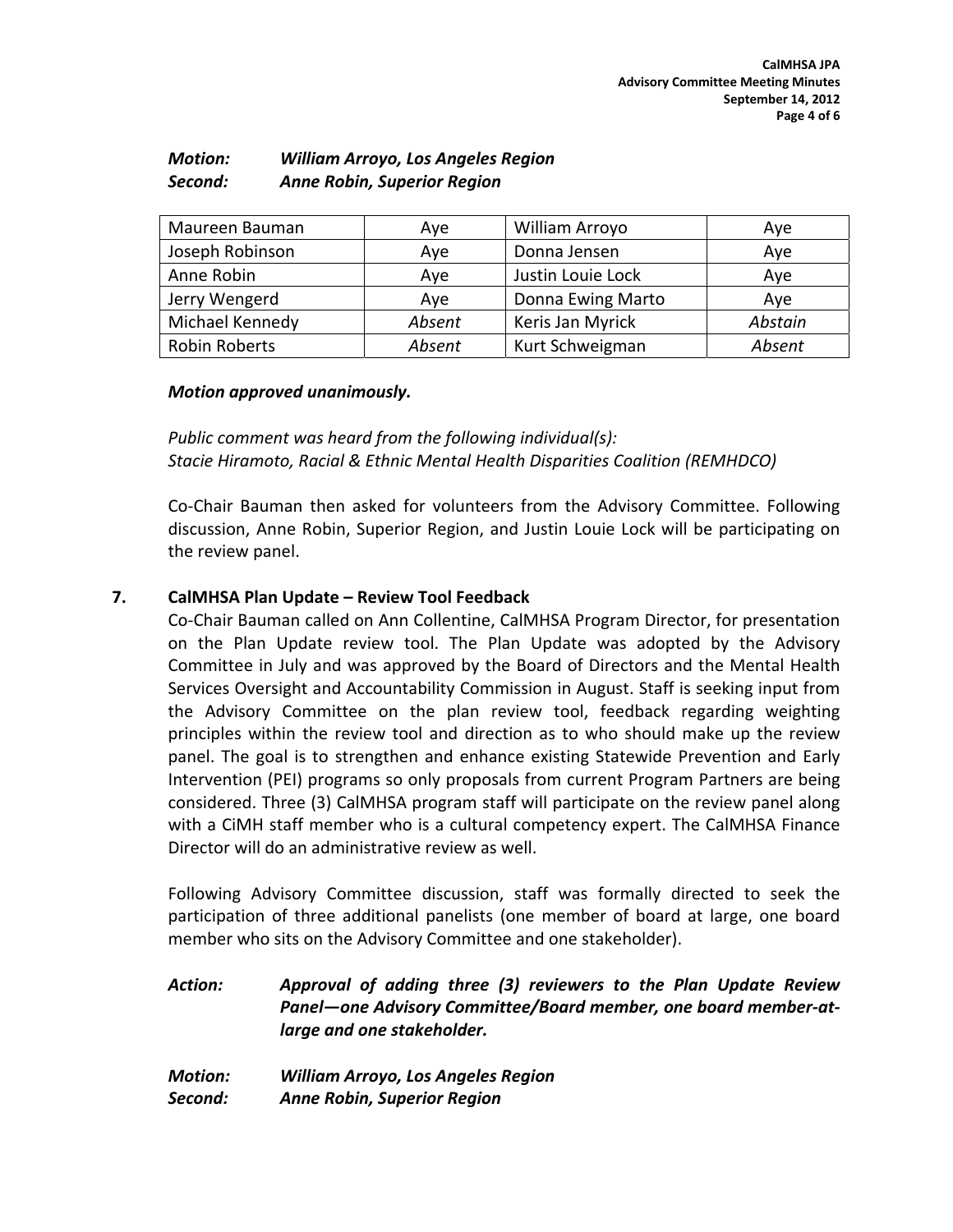| Maureen Bauman  | Ave    | William Arroyo    | Aye     |
|-----------------|--------|-------------------|---------|
| Joseph Robinson | Aye    | Donna Jensen      | Aye     |
| Anne Robin      | Aye    | Justin Louie Lock | Aye     |
| Jerry Wengerd   | Aye    | Donna Ewing Marto | Aye     |
| Michael Kennedy | Absent | Keris Jan Myrick  | Abstain |
| Robin Roberts   | Absent | Kurt Schweigman   | Absent  |

# *Motion approved unanimously.*

*Public comment was heard from the following individual(s): Stacie Hiramoto, Racial & Ethnic Mental Health Disparities Coalition (REMHDCO) Kathleen Derby, NAMI California*

Ms. Collentine then asked for feedback on the weighting of the review tool, which has been proposed at 40% based on current performance (performance review) and 60% based on the submitted proposal (review based on the principles as approved in the Plan Update). Committee members expressed their appreciation for inclusion of a performance review in the weighting noting the importance of awarding monies to those Program Partners who were meeting their current goals and adhering to the principles.

# **8. MIG Update**

Co‐Chair Bauman called on Ms. Welch to provide an update on the MIG communications project. Co‐Chair Joseph Robinson reminded stakeholders on the phone that a call will be hosted on Monday, September 17, 2012 from 4:00 pm to 5:00 p.m. to gather feedback on a draft brochure. Ms. Welch explained to the Committee that in the original funding approved by the Board of Directors did not include funds for Spanish translation. She emphasized the importance of creating a Spanish translation of the Statewide brochure. She then requested support for an additional \$20,000 in funds.

*Action: Request support for up to \$20,000.00 in additional funding for Spanish translation, printing and dissemination from the CalMHSA Board in October 2012.*

*Motion: Anne Robin, Superior Region Second: William Arroyo, Los Angeles Region*